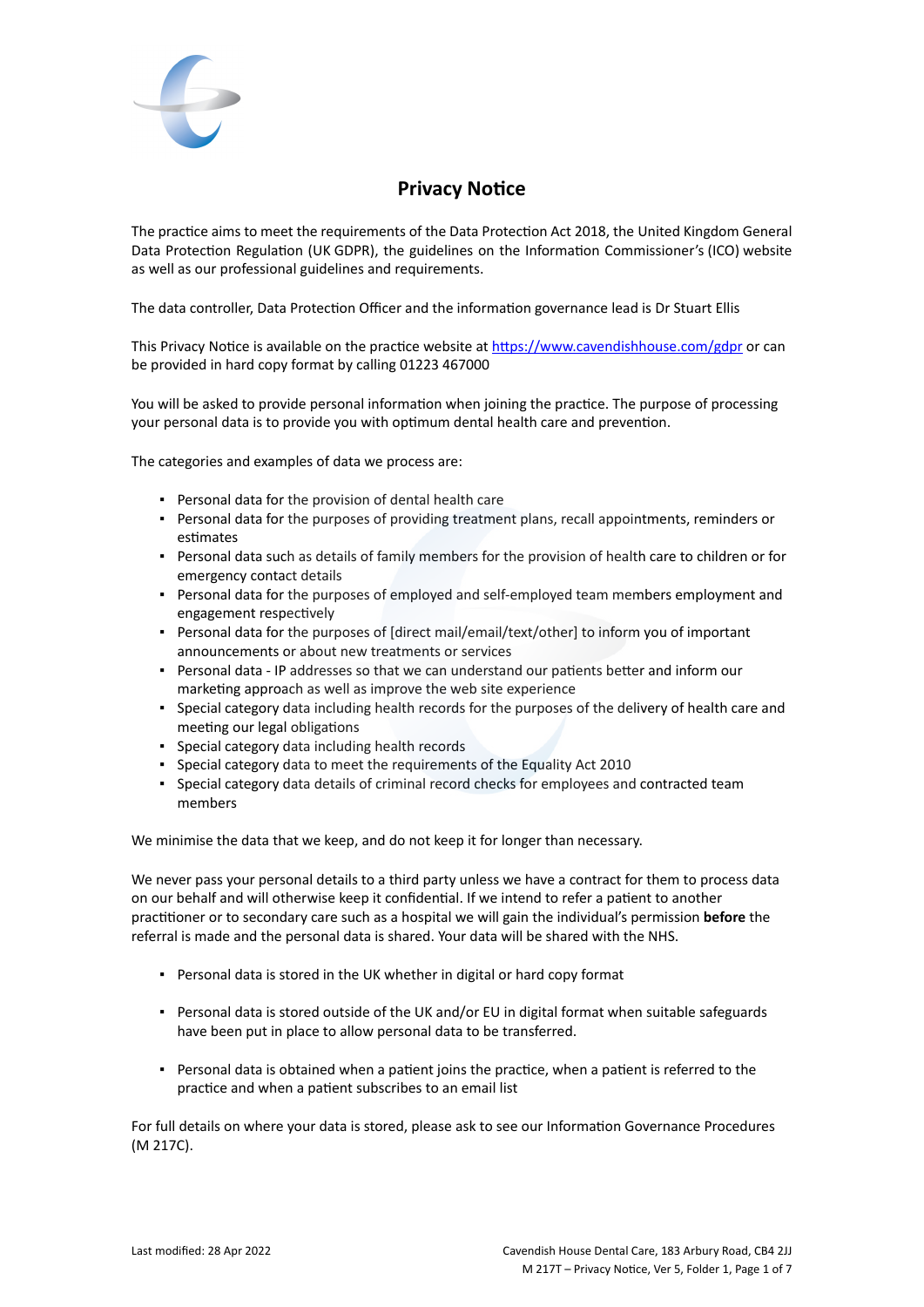

We have established the following lawful bases for processing your data:

Our lawful bases for processing personal data:

- The legitimate interests of the dental practice
- Processing is necessary for the performance of a contract with the data subject or to take steps to enter into a contract
- Consent of the data subject
- To comply with our legal obligations

Our Article 9 conditions for processing special category data:

- Processing is necessary for health care purposes
- Processing necessary for identifying or keeping under review the existence or absence of equality of opportunity or treatment between groups of people with the view to enabling such equality to be promoted or maintained
- We obtain consent of the data subject to process criminal record checks

The reasons we process the data include:

- To maintain your contemporaneous clinical records
- To provide you with dental treatment, prevention and oral health advice
- To carry out financial transactions with you
- To send your personal data to the General Dental Council or other authority as required by law
- To communicate with you as and when required including appointment reminders, treatment plans, estimates and other communications about your treatment or the practice
- To communicate with your next of kin in an emergency
- If a parent or carer to communicate with you about the person you parent or care for
- To refer you to other dentists or doctors and health professionals as required
- To obtain criminal record disclosures for team members
- For debt recovery
- To continually improve the care and service you receive from us

The personal data we process includes:

Your name, address, gender, date of birth, medical history, dental history, family medical history, family contact details, marital status financial details for processing payment, your doctor's details and details of treatment at the practice. We may process more sensitive special category data including ethnicity, race, religion, or sexual orientation so that we can meet our obligations under the Equality Act 2010, or for example to modify treatment to suit your religion and to meet NHS or HSC obligations.

The retention period for special data in patient records is a minimum of 10 years and may be longer for complex records or to meet our legal requirements. The retention period for staff records is 6 years. The retention periods for other personal data is 2 years after it was last processed. Details of retention periods are available in the Record Retention (M 215) procedure available from the practice.

We obtain your personal details when you enquire about our care and service, when you join the practice, when you subscribe to our newsletter or register online, when you complete a registration or medical history form and when another practitioner refers you for treatment at our practice. Occasionally patients are referred to us from other official sources such as NHS clinics or hospitals.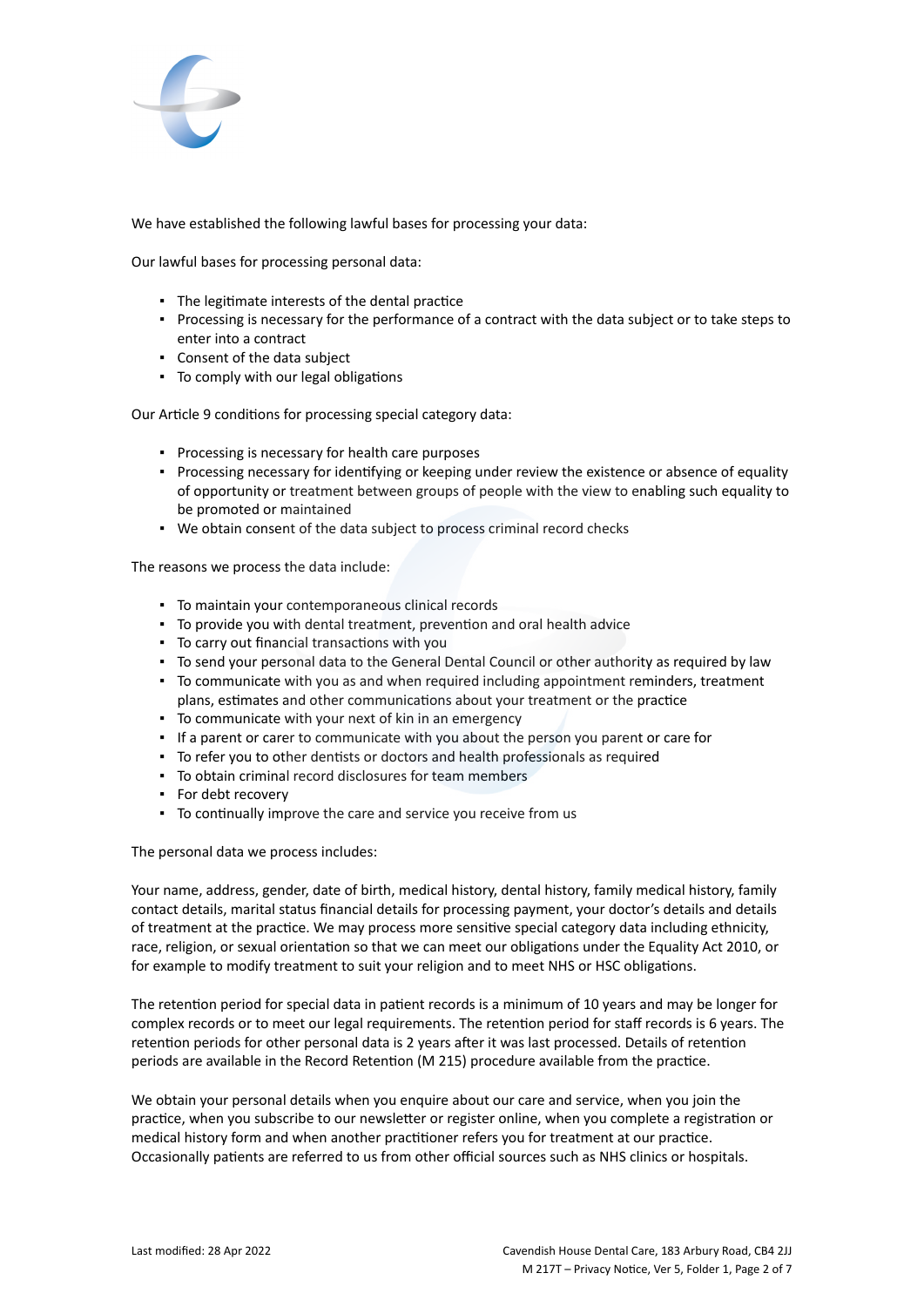

You have the following personal data rights:

- **.** The right to be informed about the collection and use of your personal data
- **•** The right of access  $-$  to have a free copy of your data that we have
- The right to rectification to correct the data we have if it is inaccurate or incomplete
- The right to deletion of your personal data (clinical records must be retained for a certain time period)
- The right to restrict processing of your personal data
- The right to data portability to have your data transferred to someone else
- The right to object to the processing of your personal data
- Rights in relation to automated decision making and profiling

Further details of these rights can be seen in our Information Governance Procedures (M 217C) or at the [Information Commissioner's website](https://ico.org.uk/for-organisations/guide-to-the-general-data-protection-regulation-gdpr/individual-rights/). Here are some practical examples of your rights:

- If you **are** a patient of the practice you have the right to withdraw consent for important notifications, newsletters, surveys or marketing. You can inform us to correct errors in your personal details or withdraw consent from communication methods such as telephone, email or text. You have the right to obtain a free copy of your patient records within one month
- If you are **not** a patient of the practice you have the right to withdraw consent for processing personal data, to have a free copy of it within one month, to correct errors in it or to ask us to delete it. You can also withdraw consent from communication methods such as telephone, email or text

We have carried out a Privacy Impact Assessment (M 217Q) and you can request a copy from the details below. The details of how we ensure security of personal data is in our Security Risk Assessment (M 217M) and Information Governance Procedures (M 217C).

## **Comments, suggestions and complaints**

Please contact the IG Lead at the practice for a comment, suggestion or a complaint about your data processing at reception@cavendishhouse.com or 01223 467000 or by writing to or visiting the practice at 183 Arbury Road, Cambridge, CB4 2JJ. We take complaints very seriously.

If you are unhappy with our response or if you need any advice you should contact the Information Commissioner's Office (ICO). Their telephone number is 0303 123 1113, you can also [chat online with an](https://ico.org.uk/global/contact-us/live-chat/) [advisor.](https://ico.org.uk/global/contact-us/live-chat/) The ICO can investigate your claim and take action against anyone who's misused personal data. You can also visit their website for information on [how to make a data protection complaint.](https://ico.org.uk/make-a-complaint)

## **Related practice procedures**

You can also use these contact details to request copies of the following practice policies or procedures:

- Data Protection and Information Security Policy (M 233-DPT), Consent Policy (M 233-CNS)
- Privacy Impact Assessment (M 217Q), Information Governance Procedures (M 217C), Record Retention (M 215)

If you have an enquiry or a request please contact the Information Governance Lead, Dr Stuart Ellis, Cavendish House Dental Care, 183 Arbury Road, Cambridge, CB4 2JJ Email: reception@cavendishhouse.com Phone: 01223 467000

Thank you.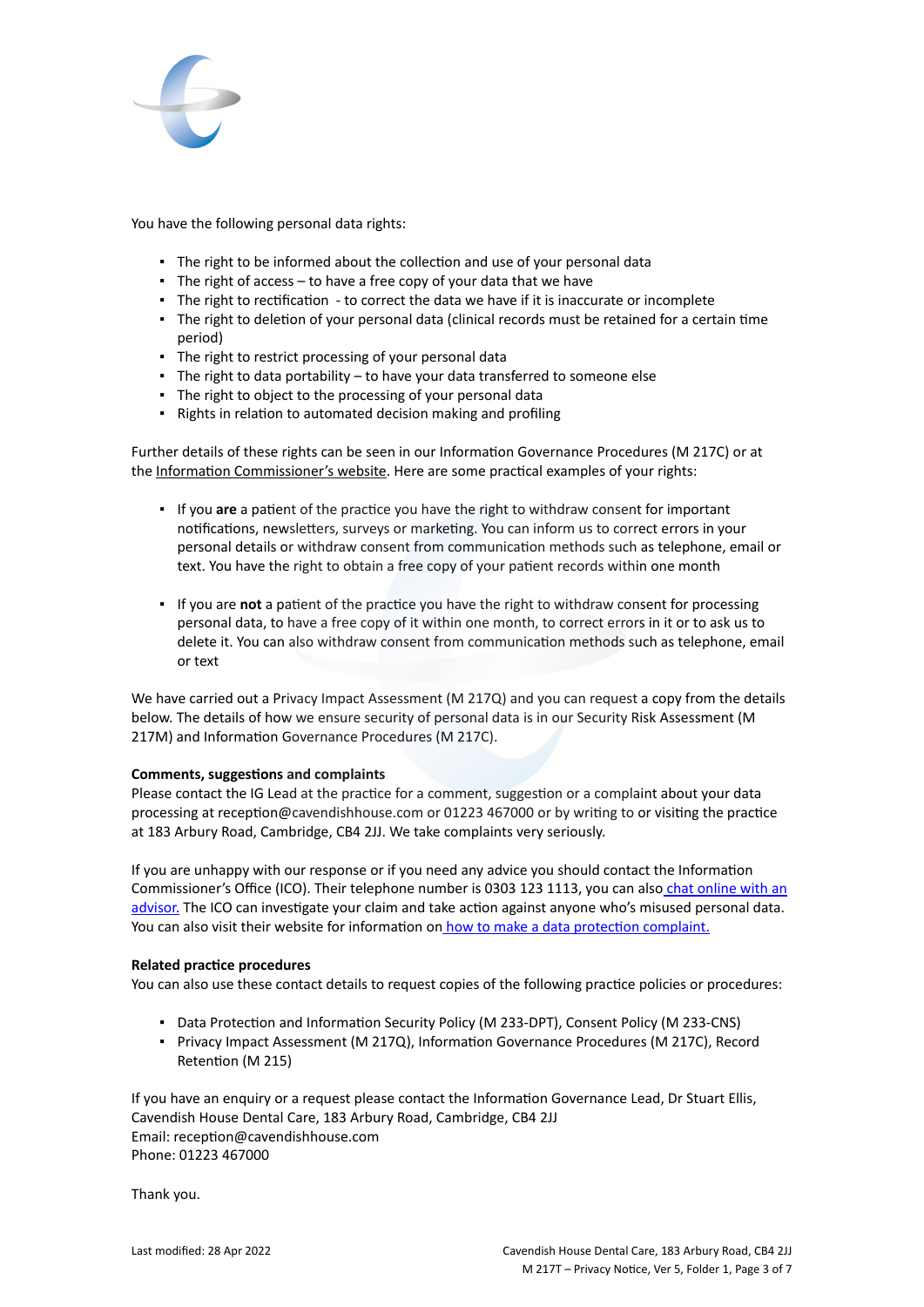

# **Data Opt-Out Policy**

#### **How the NHS and care services use your information**

Cavendish House is one of many organisations working in the health and care system to improve care for patients and the public. Whenever you use a health or care service, such as attending Accident & Emergency or using Community Care services, important information about you is collected in a patient record for that service. Collecting this information helps to ensure you get the best possible care and treatment. The information collected about you when you use these services can also be used and provided to other organisations for purposes beyond your individual care, for instance to help with:

- Improving the quality and standards of care provided
- Research into the development of new treatments
- Preventing illness and diseases
- Monitoring safety
- Planning services

This may only take place when there is a clear legal basis to use this information. All these uses help to provide better health and care for you, your family and future generations. Confidential patient information about your health and care is **only used** like this where allowed by law.

Most of the time, anonymised data is used for research and planning so that you cannot be identified in which case your confidential patient information isn't needed.

You have a choice about whether you want your confidential patient information to be used in this way. If you are happy with this use of information you do not need to do anything. If you do choose to opt out your confidential patient information will still be used to support your individual care. To find out more or to register your choice to opt out, please visit [www.nhs.uk/your-nhs-data-matters](http://www.nhs.uk/your-nhs-data-matters). On this web page you will:

- See what is meant by confidential patient information
- Find examples of when confidential patient information is used for individual care and examples of when it is used for purposes beyond individual care
- Find out more about the benefits of sharing data
- Understand more about who uses the data
- Find out how your data is protected
- Be able to access the system to view, set or change your opt-out setting
- Find the contact telephone number if you want to know any more or to set/change your opt-out by phone
- See the situations where the opt-out will not apply

You can also find out more about how patient information is used at:

[https://www.hra.nhs.uk/information-about-patients/](https://www.hra.nhs.uk/information-about-patients/%20) (which covers health and care research); and <https://understandingpatientdata.org.uk/what-you-need-know> (which covers how and why patient information is used, the safeguards and how decisions are made)

You can change your mind about your choice at any time.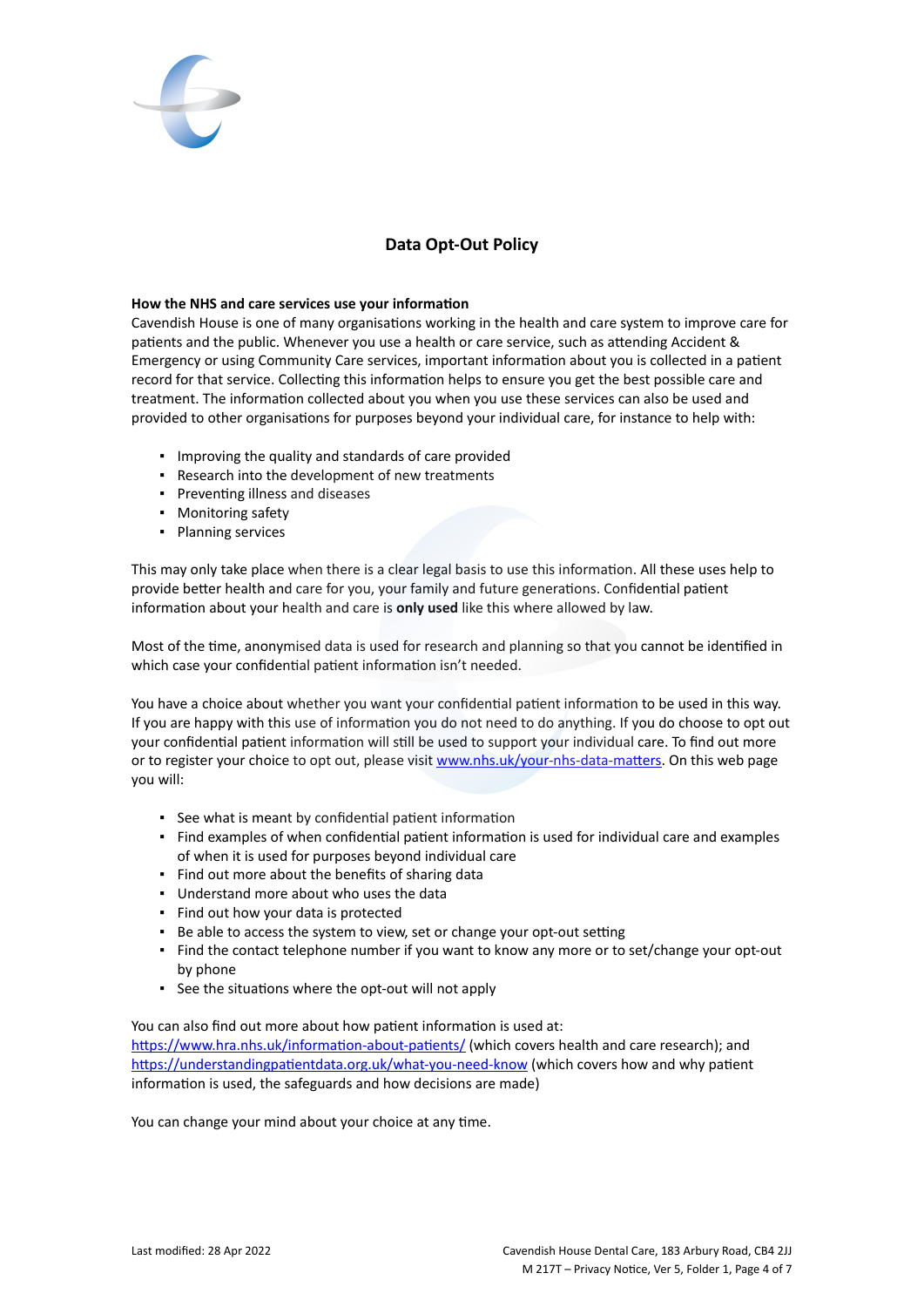

Data being used or shared for purposes beyond individual care does not include your data being shared with insurance companies or used for marketing purposes and data would only be used in this way with your specific agreement.

NHS Health and care organisations must have systems and processes in place so they can be compliant with the national data opt-out and apply your choice to any confidential patient information they use or share for purposes beyond your individual care.

Our practice only uses your personal health data to provide individualised care to you and does not disclose your data for any other purposes. The the national data opt-out does not apply to our usage of your data and we are compliant with the policy.

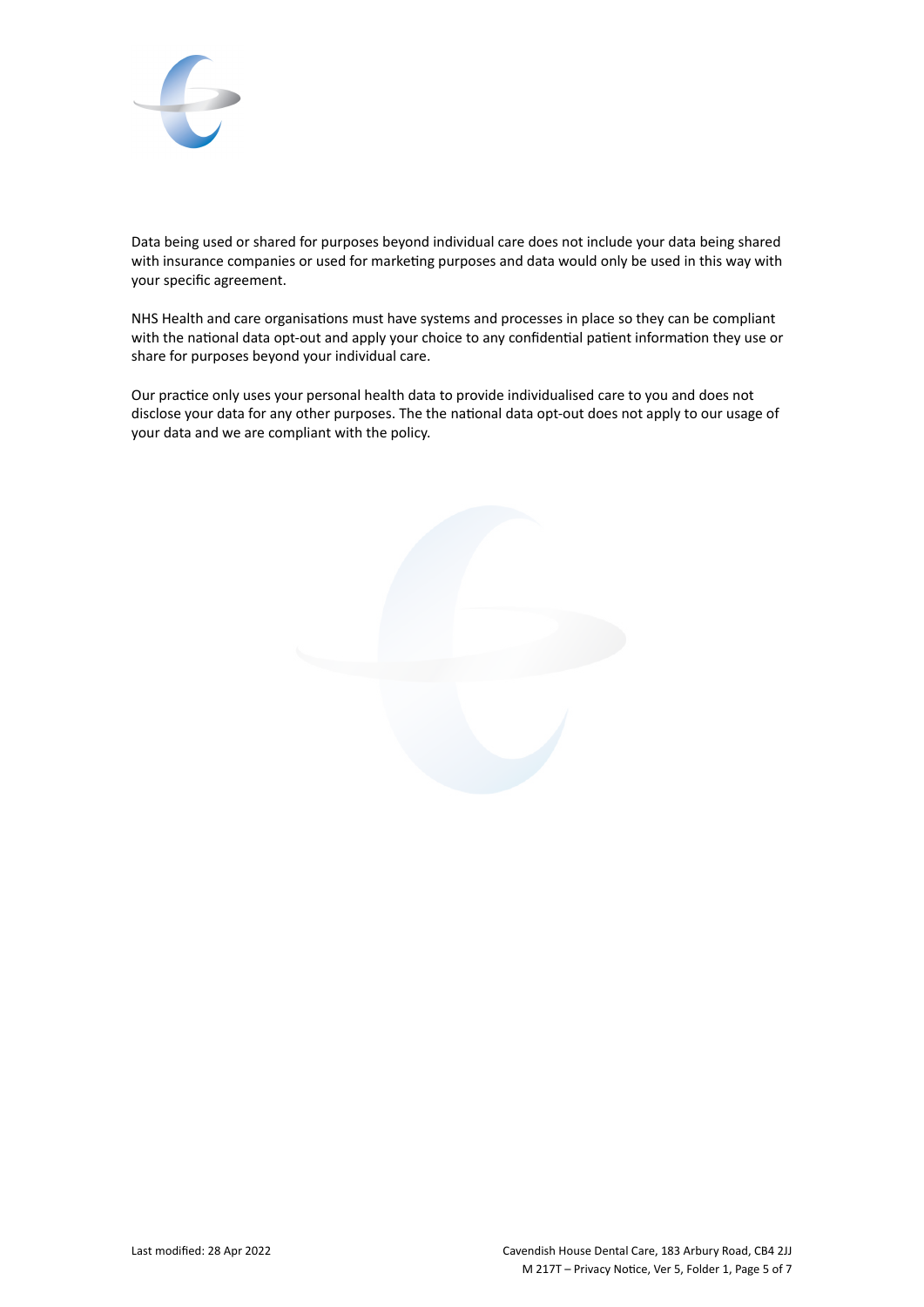

# **Processing of Staff and Candidates' Information**

This section explains how Cavendish House Dental Care processes the information of staff and applicants for job roles within the practice.

#### **What data do we have?**

So that we can provide a safe and professional service, we need to keep certain records about our team members. We may record the following types of data:

- Your basic details and contact information e.g. your name, address, date of birth, National Insurance number and next of kin
- Your financial details e.g. details so that we can pay you, insurance, pension and tax details
- Your training records

We also record the following data which is classified as "special category":

- Health and social care data about you, which might include both your physical and mental health data – we will only collect this if it is necessary for us to know as your employer, e.g. fit notes or in order for you to claim statutory maternity/paternity pay
- We may also, with your permission, record data about your race, ethnic origin, sexual orientation, or religion

As part of your engagement with the practice, you may be required to undergo a Criminal Record Check. This information is not kept for longer than is necessary—usually not more than 6 months following the recruitment decision, unless a dispute is raised or, in exceptional circumstances.

## **Why do we have this data?**

We require this data so that we can contact you, pay you and make sure you receive the training and support you need to perform your job. By law, we need to have a lawful basis for processing your personal data.

We process your data because:

- We have a legal obligation under UK employment law
- We have a legitimate interest in processing your data for example, for administration of training or learning course or emergency planning etc. These legitimate interests will be customary, or necessary for operational, administrative, HR and recruitment purposes and to otherwise manage employment relationship and interaction between employees
- We are required to provide data to our regulator (CQC) as part of our public interest obligations
- We are required to do so in our performance of another public task
- We process your special category data because It is necessary for us to process requests for sick pay or maternity pay
- If we request your criminal records data it is because we have a legal obligation to do this due to the type of work you do. This is set out in the Data Protection Act 2018 and the Rehabilitation of Offenders Act 1974 (Exceptions) Order 1975
- We may also process your data with your consent. If we need to ask for your permission, we will offer you a clear choice and ask that you confirm to us that you consent. We will also explain clearly to you what we need the data for and how you can withdraw your consent

#### **Where do we collect your data from?**

As your employer we need to receive specific data about you. This is collected from or shared with: